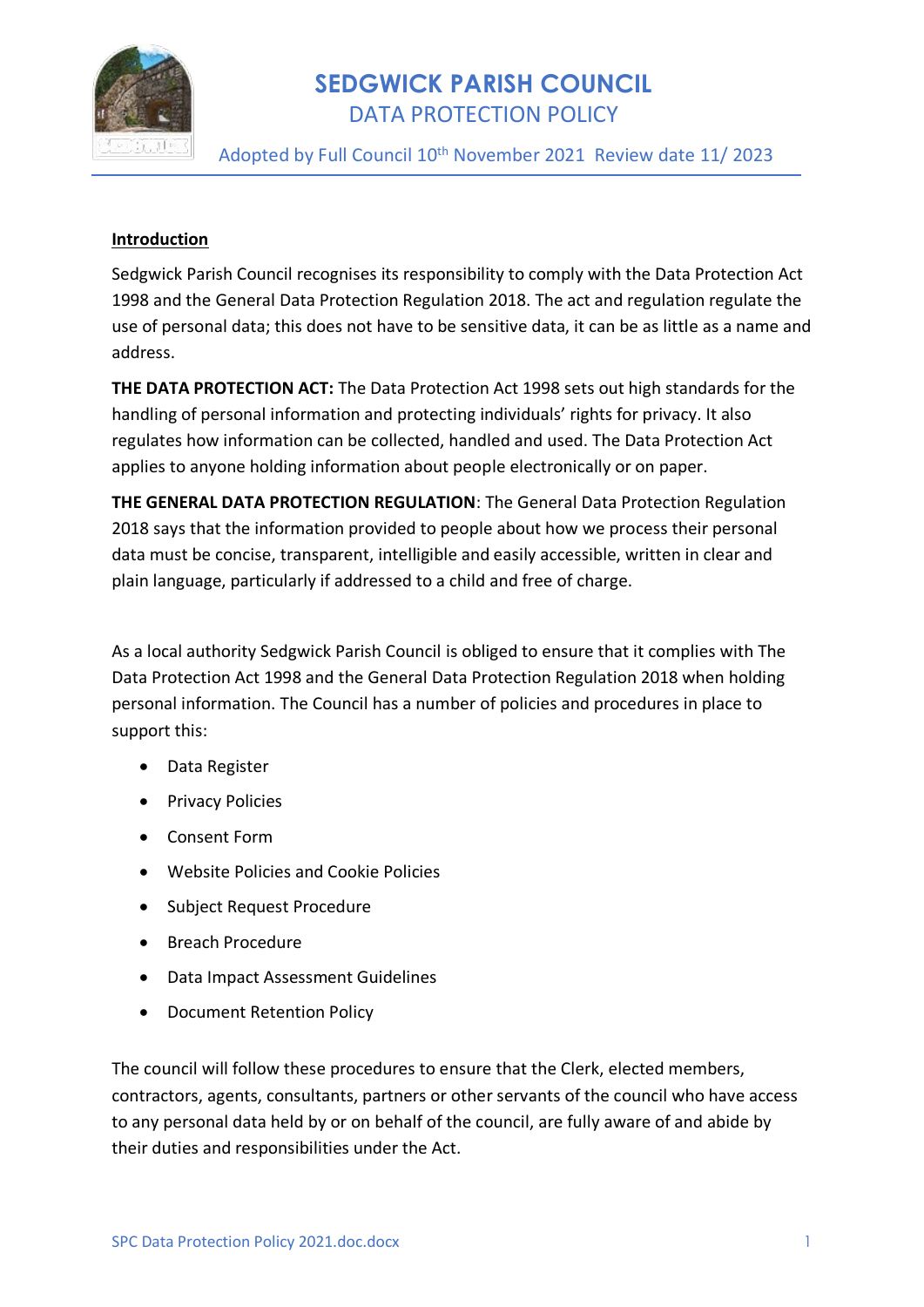

Adopted by Full Council 10<sup>th</sup> November 2021 Review date 11/2023

## **Statement of Policy**

In order to operate efficiently, The Parish Council has to collect and use information about people with whom it works. These may include members of the public, current, past and prospective employees, clients and customers, and suppliers. In addition, it may be required by law to collect and use information in order to comply with the requirements of central government. This personal information must be handled and dealt with properly, however it is collected, recorded and used, and whether it be on paper, in computer records or recorded by any other means.

The Parish Council regards the lawful and correct treatment of personal information as very important to its successful operations and to maintaining confidence between the council and those with whom it carries out business. The council will ensure that it treats personal information lawfully and correctly. To this end the council fully endorses and adheres to the Principles of Data Protection.

### **The Principles of Data Protection**

When dealing with personal data, Council staff and Councillors must ensure that:

IT IS PROCESSED FAIRLY AND LAWFULLY This means that information should only be collected from individuals if staff and Councillors have been open and honest about why they want the information. IT IS PROCESSED FOR SPECIFIED PURPOSES ONLY

IT IS RELEVANT TO WHAT IT IS NEEDED FOR Data will be monitored so that too much or too little is not kept; only data that is needed should be held.

IT IS ACCURATE AND KEPT UP TO DATE Personal data should be accurate, if it is not should be corrected. IT IS NOT KEPT LONGER THAN IT IS NEEDED

IT IS PROCESSED IN ACCORDANCE WITH THE RIGHTS OF INDIVIDUALS This means that individuals must be informed, upon request, of all the information held about them.

IT IS KEPT SECURELY This means that only staff and Councillors can access the data, it should be stored securely so it cannot be accessed by members of the public.

### **Collecting Data**

Sedgwick Parish Council recognises its responsibility to be open with people when taking personal details from them. This means that staff must be honest about why they want a particular piece of information. If, for example, a member of the public gives their phone number to staff or a member of Sedgwick Parish Council, this will only be used for the purpose it has been given and will not be disclosed to anyone else. Data may be collected via the Parish Council's website – the 'Contact Us' form. The website contains policy statements about how the data will be stored and used. The Council Consent will be used when appropriate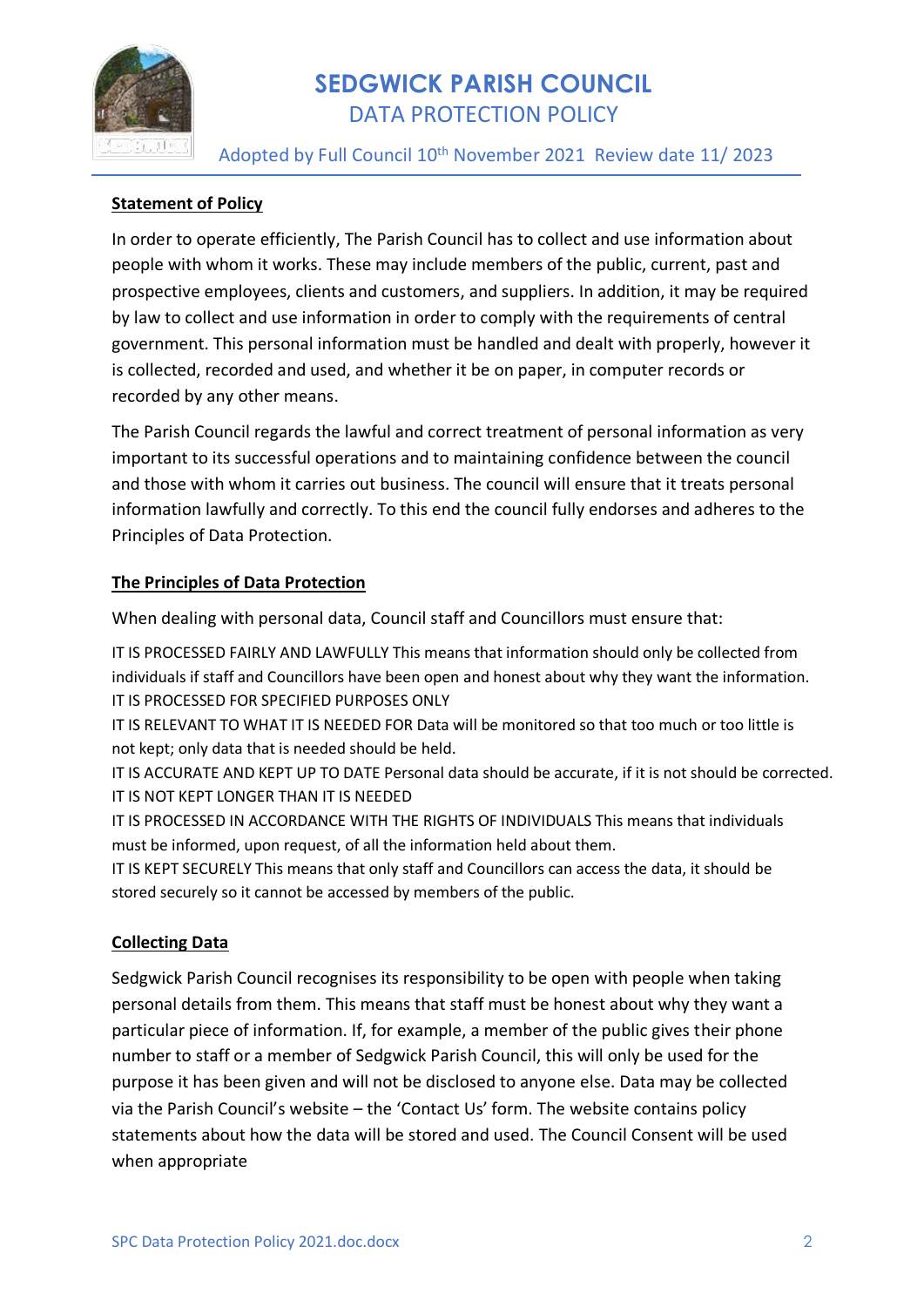

Adopted by Full Council 10<sup>th</sup> November 2021 Review date 11/2023

## **Types of Data**

The Act provides conditions for the processing of any personal data. It also makes a distinction between personal data and "sensitive" personal data.

PERSONAL DATA is defined as, data relating to a living individual who can be identified from either that data or that data combined with other information which is in the possession of, or is likely to come into the possession of the data controller and includes an expression of opinion about the individual and any indication of the intentions of the data controller, or any other person in respect of the individual.

SENSITIVE PERSONAL DATA is defined as personal data consisting of information as to:

- Racial or ethnic origin;
- Political opinion;
- Religious or other beliefs;
- Trade union membership;
- Physical or mental health or condition;
- Sexual life;
- Criminal proceedings or convictions.

### **Storing and Accessing Data**

Sedgwick Parish Council may hold information about individuals such as their addresses and telephone numbers. These are kept in a secure location at the Parish Clerk's place of residence and are not available for the public to access. All data stored on a computer is password protected. Once data is not needed anymore, if it is out of date or has served its use, it will be shredded or deleted from the computer. Procedures are outlined in the Council's Data Retention Policy.

The Parish Council is aware that people have the right to access any information that is held about them. If a person requests to see any data that is being held about them they may make a SUBJECT REQUEST APPLICATION (SRA) which will be dealt with according to the Council's SAR procedure which describes how applicants

- must be sent all of the information that is being held about them
- must be given an explanation for why it has been stored
- must be given a list of who has seen it

Requests that are manifestly unfounded or excessive may be refused or a charge made. If a request is refused, a reason must be given. If an individual requests that their data is rectified or erased, this will be carried out.